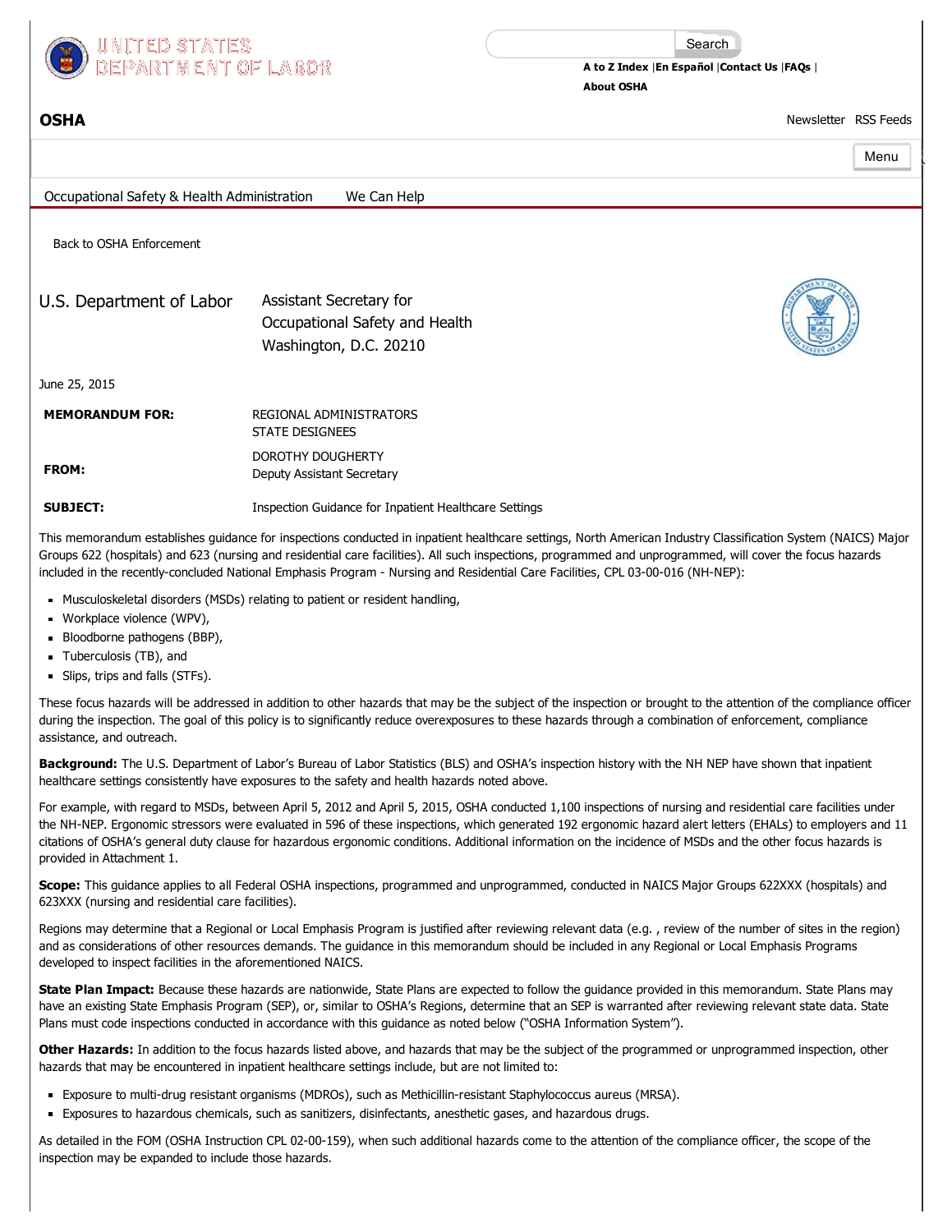Inspection Procedures: Inspections shall follow the quidance in the FOM, directives, or State Plan equivalent policies relevant to the focus hazards and other hazards encountered, with the addition of the specific guidance provided in Attachment 2. Sample Alleged Violation Descriptions (AVDs) for MSD and MRSA exposures may be found in Attachment 3.

[Recordkeeping](https://www.osha.gov/pls/oshaweb/owadisp.show_document?p_table=DIRECTIVES&p_id=2570) issues must be handled in accordance with OSHA Instructions, CPL 02-00-135, Recordkeeping Policies and Procedures Manual, and CPL 02-02-069, Enforcement Procedures for the Occupational Exposure to Bloodborne Pathogens, other relevant field guidance, or State Plan equivalent policies. A partial walkthrough shall be conducted and workers shall be interviewed in order to verify injury and illness records. Compliance officers shall follow current OSHA procedures regarding privacy of patient and resident medical records.

CSHOs are encouraged to contact the Directorate of Technical Support and Emergency Management's Office of Occupational Medicine and Nursing (OOMN) to obtain a Medical Access Order, if necessary, early in the inspection process. OSHA Directive CPL 02-02-072, Rules of Agency practice and Procedure Concerning OSHA Access to Employee Medical Records provides guidance when there is a need to gain access to such personally identifiable employee medical information

Outreach, Compliance Assistance, and Training: The National Office has developed additional information, such as compliance assistance tools to support outreach, and training of compliance safety and health officers (CSHOs) and compliance assistance specialists (CAS), to address technical issues related to the focused hazards, including ergonomics and evaluation of MSD recordkeeping procedures. In 2014, OSHA published a new educational web resource with extensive materials to help hospitals prevent worker injuries, assess workplace safety needs, enhance safe patient handling programs and implement comprehensive safety and health management systems. This new resource contains a suite of guidance products, including fact sheets, self-assessments, and industry-recognized best practices, and is available at [http://www.osha.gov/dsg/hospitals/.](https://www.osha.gov/dsg/hospitals/) OSHA conducted additional outreach efforts in 2014 by sending out thousands of letters, with enclosed fact sheets, to hospitals across the country, which provided tools to assist them in their efforts to reduce worker exposure to hazards that are prevalent within this industry.

Furthermore, OSHA has well-established webpages, such as Safety and Health Topics webpages for Nursing Homes and Personal Care Facilities [\(http://www.osha.gov/SLTC/nursinghome/index.html](https://www.osha.gov/SLTC/nursinghome/index.html)) and Healthcare [\(http://www.osha.gov/SLTC/healthcarefacilities/index.html\)](https://www.osha.gov/SLTC/healthcarefacilities/index.html). The Agency published the brochure, Safe Patient Handling: Preventing Musculoskeletal Disorders in Nursing Homes (<https://www.osha.gov/Publications/OSHA3708.pdf>\*), in 2014. These and additional references may be found in Attachment 4.

OSHA Information System: For all inspections meeting the definitions of this quidance (for NAICS Codes 622 and 623), code in OIS "N-03-Nursing-Hosp" for either Federal or State Plan enforcement activity. Coding for ergonomic enforcement activity must also be consistent with existing field guidance for OIS coding.

This policy is effective as of the date of this memorandum. This memorandum also cancels OSHA Memorandum, Expiration of the Nursing Home NEP, Effective April 5, 2015, dated April 2, 2015, and it cancels OSHA Instruction, CPL 03-00-016. If you have questions, please contact Dionne Williams at (202) 693-2140 or williams.dionne@dol.gov.

## **Attachments**

cc: Directorate of Cooperative and State Programs

Attachments were edited on 08/18/15 with minor corrections and updated references

Attachment 1

# Background on Focus Hazards in Inpatient Healthcare Settings

General. Inpatient healthcare settings have some of the highest rates of injury and illness among industries for which nationwide injury and illness rates were calculated for Calendar Year 2013 (CY 2013). In 2013, U.S. hospitals recorded 244,800 workrelated injuries and illnesses, a total case rate of 6.4 workrelated injuries and illnesses for every 100 full-time employees, almost twice as high as the rate for private industry as a whole (3.3 per 100 full-time employees for all U.S. industries). Additionally, of these recorded cases in hospitals, 57,680 cases resulted in lost workdays. [12, BLS].

Nursing homes and personal care facilities continue to have one of the highest rates of injury and illness among industries for which lost workday injury and illness (LWDII) rates are calculated. According to data from the BLS, in 2013 one in five reported nonfatal occupational injuries occurred among workers in the health care and social assistance industry, the highest number of such injuries reported for all private industries. [16, CDC]. BLS reported the national average days away, restricted work activity and job transfer (DART) rate for private industry for CY 2013 was 1.7 per 100 full-time employees. Hospitals, nursing and residential care facilities, i.e. , employers within NAICS 622 and 623, experienced average DART rates of 2.6 and 4.5, respectively, despite the availability of feasible controls to address the hazards that account for these high rates. This compares to a DART of 2.2 for construction workers in the private sector. General medical and surgical hospitals (NAICS codes 6221), Psychiatric and substance abuse hospitals (6222); and Specialty, except psychiatric and substance abuse facilities (6223) experienced average DART rates of 2.5, 3.8, 3.1, respectively, and nursing and residential care facilities (NAICS 6231, 6232, 6233, and 6239) had rates of 5.0, 3.7, 4.3, and 3.4, respectively. [12, BLS].

The three-year CPL 03-00-016, National Emphasis Program - Nursing and Residential Care Facilities, (NAICS 623110, 623210, 623311) (NH-NEP), completed in April 2015, addressed the same primary hazards of MSDs, WPV, BBP, TB and STFs. [6, OSHA]. As of April 5, 2015, both a qualitative and quantitative review of the data yielded from those inspections conducted, indicated the need for the Agency to continue its efforts to materially reduce or eliminate worker exposure to these focus hazards in residential care facilities.

Between April 5, 2012, and April 5, 2015, OSHA conducted 1,100 inspections (approximately 75% of which were programmed) of nursing and residential care facilities under the previous NH-NEP. Ergonomic stressors were evaluated in 596 of these inspections, which generated 192 ergonomic hazard alert letters (EHALs) to employers, and 11 citations of OSHA's general duty clause for hazardous ergonomic conditions.

According to the Centers for Disease Control and Prevention (CDC), as published in the Morbidity and Mortality Weekly Report (MMWR) Vol.64/No.15, the National Institute for Occupational Safety and Health (NIOSH), with collaborating partners, created the Occupational Health Safety Network (OHSN) to collect detailed injury data to help target prevention efforts. Their data covered 112 U.S. facilities, which reported 10,680 OSHA-recordable injuries from January 1, 2012-September 30, 2014: patient handling and movement (4,674 injuries); slips, trips, and falls (3,972 injuries); and workplace violence (2,034 injuries). Overall incidence rates of OSHA-recordable injuries (average worker-months = 125,041) per 10,000 worker-months for patient handling, slips, trips and falls, and workplace violence were 11.3, 9.6, and 4.9, respectively. [16, CDC].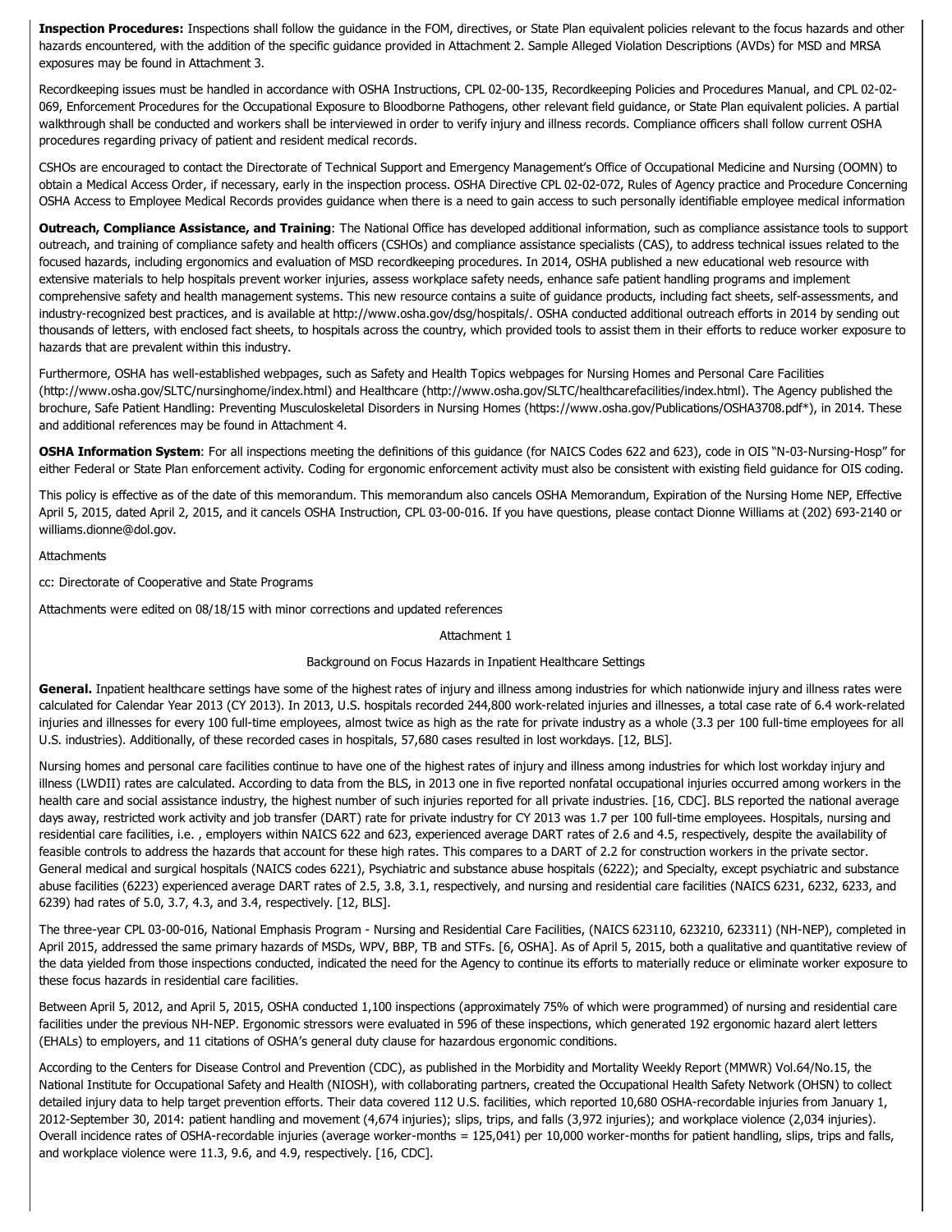MSDs and Overexertion. BLS data for CY 2013 demonstrates that almost half (44 percent) of all reported injuries within the healthcare industry (NAICS 622 and 623) were attributed to overexertion-related incidents. In comparison, that rate equates to almost one and a half times the total MSD rate (33 percent) for all reported injuries for all industries. [13, BLS] [14, BLS]. Nurses and nursing assistants each accounted for a substantial share of this total. In 2013, orderlies, nursing assistants, and personal care aides continued to have some of the highest MSD rates of all occupations. MSD cases accounted for 53 percent of total reported cases that occurred to nursing assistants in 2013. Additional BLS data for CY 2013 provided further evidence of the prevalence of MSD rates for private industry nursing assistants (202.4), which were almost six times higher than the average MSD rates reported for all private industry workers (33.5). [15, BLS]

Workplace Violence (WPV). NIOSH defines WPV as violent acts (including physical assaults and threats of assaults) directed toward persons at work or on duty. [20, NIOSH]. WPV is a recognized hazard in hospitals and nursing and residential care facilities. Violence accounted for 4 percent of the cases in the private sector in 2013, with a rate of 4.2 cases per 10,000 full-time workers. In the health care and social assistance sector, 13 percent of the injuries and illnesses were the result of violence, and the rate increased for the second year in a row to 16.2 cases per 10,000 full-time workers, up from 15.1 in 2012. Fifteen percent of the days-away-from-work cases for nursing assistants were the result of violence. Less than 10 percent of the overall private sector daysaway-from-work cases were the result of violence. [10, OSHA]. In 2013, BLS data reported that days-away-from-work cases were caused by approximately 14,440 assaults by persons in hospitals and nursing and residential care facilities. Hospitals reported approximately 5,660 assaults and nursing and residential care facilities reported approximately 8,780 assaults. [14, BLS]. OSHA Instruction CPL 02-01-052, Enforcement Procedures for Investigating or Inspecting Workplace Violence Incidents, provides inspection guidance for unprogrammed and programmed inspections at worksites that are in industries with high incidences of workplace violence, such as healthcare facilities. Other sectors in the healthcare industry have WPV concerns as well. For general information on WPV in healthcare and social services, see OSHA's Guidelines for Preventing Workplace Violence for Healthcare and Social Service Workers, located at: [www.osha.gov/Publications/osha3148.pdf\\*](https://www.osha.gov/Publications/osha3148.pdf).

Bloodborne Pathogens (BBP) and Tuberculosis (TB). OSHA enforcement data from the OIS indicate that one of the most frequently cited standards in nursing and residential care facilities is 29 CFR 1910.1030, the Bloodborne Pathogens Standard. Additionally, employees working in nursing and residential care facilities have been identified by the CDC as being among the occupational groups with the highest risk for exposure to TB due to the case rate of disease among persons 65 years of age. In CY 2013, for example, the CDC reported an overall TB case rate of 3.0 per 100,000 persons across all age groups. The corresponding case rate for persons 65 years of age was 4.9 per 100,000 in CY 2013. [17, CDC].

Slips, Trips, and Falls (STFs). Injuries from STFs were also among the nonfatal occupational injury and illness cases reported in nursing and residential care facilities. Taken together, overexertion together with slips, trips, and falls accounted for 68.6% of all reported cases with days away from work within NAICS 622 and 623 for CY 2013 [14, BLS].

Other Hazards. Hazards other than those selected for focus in this initiative are likely to exist in inpatient healthcare settings. For example, a commonly recognized hazard in these settings is exposure to multi-drug resistant organisms (MDROs), such as methicillin-resistant Staphylococcus aureus (MRSA). The CDC has identified healthcare settings, such as hospitals and nursing care facilities, among those at increased risk for colonization with MRSA, and recommends that employers institute standard precautions and contact precautions to protect workers who must provide care and services to residents or patients colonized with MRSA or other MDROs.

Employee exposures to hazardous chemicals, such as sanitizers, disinfectants, anesthetic gases, and hazardous drugs (e.g. , antineoplastic drugs), are also among the other hazards that are commonly encountered in inpatient healthcare facilities. A recent article in the American Journal of Infection Control notes that, in addition to environmental service workers, many other healthcare workers routinely use cleaning and disinfecting products. These chemicals are both irritants and sensitizers, causing a variety of adverse health effects, including eye irritation, irritant and allergic contact dermatitis, upper and lower respiratory symptoms, workrelated asthma and chronic bronchitis. Note: Some cleaning and disinfecting chemicals are known to be mutagens, carcinogens and reproductive toxins. The article reviews knowledge gaps and research priorities and calls for a more integrated approach to both occupational illness prevention and infection control. [Quinn 21].

### Attachment 2

Inspection Procedures for Focus Hazards and Other Hazards in Inpatient Healthcare Settings

## 1. Ergonomics: MSD Risk Factors Relating to Patient/Resident Handling.

This section provides guidance for conducting inspections in workplaces in NAICS Codes 622 and 623 as they relate to risk factors for musculoskeletal disorders (MSDs) associated with patient/resident handling. These inspections shall be conducted in accordance with the FOM, and other relevant OSHA reference documents.

A. Establishment Evaluation. Inspections of MSD risk factors will begin with an initial determination of the extent of patient/resident handling hazards and the manner in which they are or are not addressed. This will be accomplished by an assessment of establishment incidence and severity rates and whether the establishment has implemented a process to address these hazards in an effective manner.

CSHOs should ask for the maximum census of patients/residents permitted and the current census during the inspection. Additionally, CSHOs should inquire about the degree of ambulation of the patients/residents, as this information may provide some indication of the level of assistance given to patients/residents or the degree of hazards that may be present.

Note: If there is indication from injury records, or from employer or employee interviews that other sources of ergonomics-related injuries exist (e.g., MSDs related to office work, laundry, kitchen, or maintenance duties), the compliance officer must include the identified work area and affected employees in the assessment.

#### B. Program Evaluation. Compliance officers should evaluate program elements, such as the following:

### 1. Program Management.

- Is there a system for hazard identification and analysis?
- Is there a system for development of strategies to address identified hazards?
- Who has the responsibility and authority for administering this system?
- What are the credentials or experience of the individual responsible for administering the program?
- What input have employees provided in the development of the establishment's lifting, transferring, or repositioning procedures?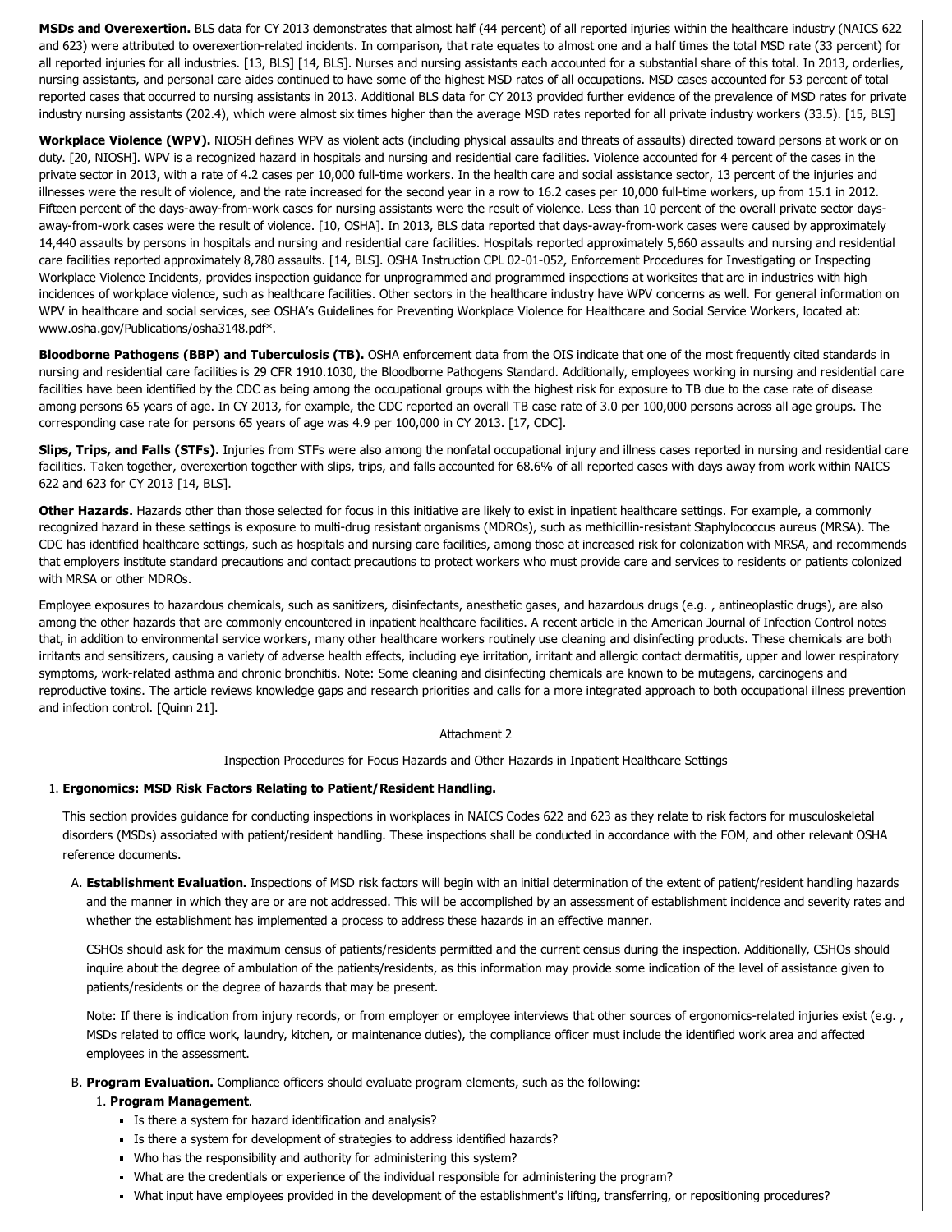- Is there a system for monitoring compliance with the establishment's policies and procedures and following up on deficiencies?
- Are there records of recent changes in policies/procedures and an evaluation of the effect they have had (positive or negative) on resident handling injuries and illnesses?

## 2. Program Implementation.

- How is patient/resident mobility determined and how is the mobility determination communicated to staff?
- What is the decision logic for selection and use of lift, transfer, or repositioning devices?
- When and under what circumstances may manual lift, transfer, or repositioning occur?
- Who decides how to lift, transfer, or reposition patients/residents?
- Is there is an adequate quantity and variety of appropriate lift, transfer, or reposition assistive devices available and operational? Note that no single lift assist device is appropriate in all circumstances. Manual pump or crank devices may create additional hazards.
- Are there adequate numbers of supplies such as: slings, batteries, and charging stations for lifting devices? (Note: There should be a minimum of 1 sling per resident that needs the device and some extras to account for laundering and repair. There should be adequate numbers of batteries to accomplish all necessary lifts during a shift). There should be appropriate types and sizes of slings specific for all patients/residents.
- Are there appropriate quantities and types of the assistive devices (such as, but not limited to slip sheets, mechanical lifts, sit-to-stand assists, walk assists, or air-hover transfer pads) available within close proximity and maintained in a usable and sanitary condition?
- Are their policies and procedures appropriate to eliminate or reduce exposure to the manual lifting, transferring, or repositioning hazards at the establishment?

## 3. Employee Training.

- Have employees (nursing and therapy) been trained in the recognition of ergonomic hazards associated with manual patient/resident lifting, transferring, or repositioning, the early reporting of injuries, and the establishment's process for abating those hazards?
- Have the employees (nursing and therapy) been trained in proper techniques and procedures to avoid exposure to ergonomic risk factors and can they demonstrate competency in performing the lift, transfer, or repositioning task using the assistive device?

## C. Occupational Health Management.

Is there a recognized process to ensure that work-related disorders are identified and treated early to prevent the development of more serious problems and whether this process includes restricted or accommodated work assignments?

After evaluating the facility's incidence and severity rates and the extent of the employer's program, a decision will be made about the need to continue the ergonomic portion of the inspection. Where there is a need to address these issues, the AO will follow OSHA reference documents in determining whether to send an Ergonomic Hazard Alert Letter (EHAL), other communication, or issue citations. In all cases, the AO will notify the Regional Ergonomic Coordinator (REC) of the result of the inspection.

OSHA will contact all employers who receive an ergonomic hazard alert letter to determine whether the deficiencies identified in the letter have been addressed. Please refer to CPL 02-00-144, Ergonomic Hazard Alert Letter Follow-up Policy, for the process for contacting employers who received an ergonomic hazard alert letter. During this contact, OSHA may again provide information on available consultation and compliance assistance. In appropriate cases, OSHA will consider conducting another compliance inspection.

Some states (e.g. , California, Alaska, Minnesota, Washington, and Oregon) have existing regulations or codes that can be applied to ergonomicsrelated injuries. In these cases, State or local regulations may support the 5(a)(1) element of industry recognition.

## D. Citation Guidance.

Refer to the FOM and other OSHA reference documents prior to proceeding with citation issuance. When conditions indicate that a General Duty Clause citation relating to patient/resident handling may be warranted, the Area Office will contact the REC and collaborate with the Regional Solicitor (RSOL) on the case prior to issuing a citation. Attachment 3 is provided only as an example of the language that may be used in an Alleged Violation Description (AVD) for patient/resident handling-related incidents.

### 2. Workplace Violence.

OSHA Instruction CPL 02-01-052, Enforcement Procedures for Investigating or Inspecting Workplace Violence Incidents, establishes agency enforcement policies and provides uniform procedures which apply when conducting inspections in response to incidents of workplace violence. This Instruction directs CSHOs, who conduct programmed inspections at worksites that are in industries with high incidence of workplace violence, such as health and residential care facilities, to investigate for the potential or existence of this hazard.

# 3. Tuberculosis (TB).

For further detailed quidance, CSHOs should refer to OSHA Instruction CPL 02-02-078, Enforcement Procedures and Scheduling for Occupational Exposure to Tuberculosis.

NOTE: CSHOs shall note the employer's compliance with current CDC Guidelines: Centers for Disease Control and Prevention (CDC), Guidelines for Preventing the Transmission of [Mycobacterium](http://www.cdc.gov/mmwr/pdf/rr/rr5417.pdf) tuberculosis in Health-Care Settings, 2005, MMWR December 30, 2005/ Vol. 54/ No. RR-17.\*

### 4. Bloodborne Pathogens.

CSHOs should refer to OSHA Instruction CPL 02-02-069, Enforcement Procedures for Occupational Exposure to Bloodborne Pathogens.

### 5. Slip, Trips, and Falls.

If employees are exposed to hazards from falling while performing various tasks including maintenance from elevated surfaces, then OSHA Instruction STD 01-01-013, Fall Protection in General Industry, should be reviewed to determine the applicability of 29 CFR [1910.23\(c\)\(1\),](https://www.osha.gov/pls/oshaweb/owadisp.show_document?p_table=DIRECTIVES&p_id=1755) 1910.23(c)(3) and 1910.132(a).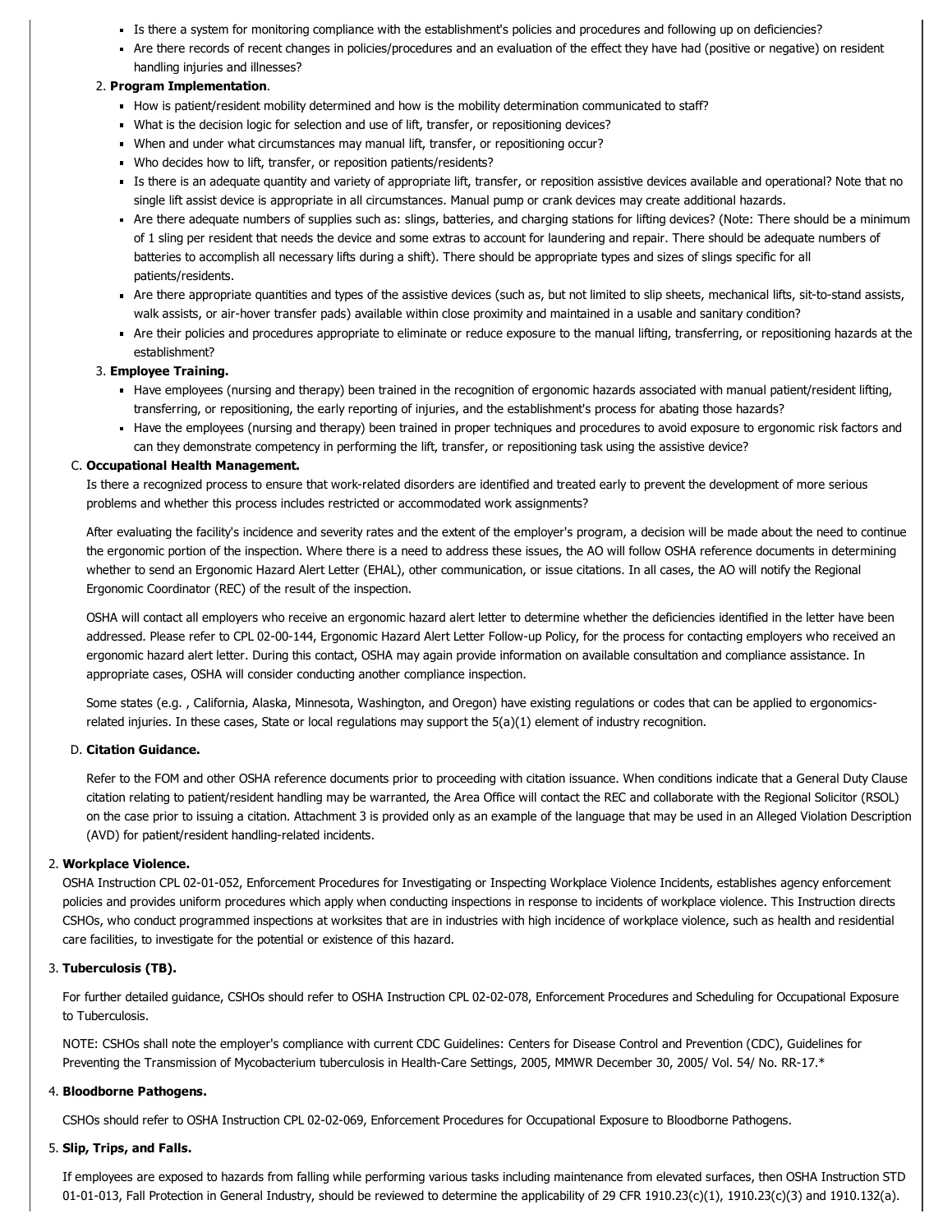### 6. Other Hazards.

As detailed in the FOM, CPL 02-00-150,\* when additional hazards come to the attention of the compliance officer, the scope of the inspection may be expanded to include those hazards. Although they are not included in the focus hazards for inspections conducted in inpatient healthcare settings in NAICS Codes 622 and 623, unprotected occupational exposures to multi-drug resistant organisms, or exposure to hazardous chemicals (i.e., hazard communication) should be investigated if these or other hazards come to the attention of the compliance officer during the course of an inspection.

A. Methicillin-resistant Staphylococcus aureus (MRSA) and other multi-drug resistant organisms (MDROs).

Compliance officers are expected to investigate situations where it is determined during inspections conducted in such workplaces that employees are not protected from potential transmission of MDROs, such as MRSA.

Refer to the FOM and other OSHA reference documents prior to proceeding with citation issuance. Recommendations for standard precautions and contact precautions to reduce or eliminate exposure to MRSA and other MDROs are outlined in CDC guidelines, including the 2007 Guideline for Isolation Precautions: Preventing Transmission of Infectious Agents in Healthcare Settings. [18, CDC] Attachment 3 contains information that is provided only as an example of language that may be used in an Alleged Violation Description (AVD) for unprotected occupational exposure to MRSA specific to nursing and residential care facilities.

NOTE: Violations of applicable OSHA standards (e.g. , PPE standards) must be documented in accordance with the FOM. In General Duty Clause citations the recognized hazard must be described in terms of the danger to which employees are exposed, e.g., the danger of being infected by MRSA, not the lack of a particular abatement method. Feasible abatement methods that are available and likely to correct the hazard must be identified.

### B. Hazard Communication.

Employee exposures to hazardous chemicals, such as sanitizers, disinfectants, and hazardous drugs may be encountered in inpatient healthcare settings in NAICS Codes 622 and 623. Employers are required to implement a written program that meets the requirements of the Hazard Communication standard (HCS) to provide worker training, warning labels and access to Safety Data Sheets or SDSs (which replaced Material safety data sheets (MSDSs) under the HCS revised in 2012).

NOTE: Inspection and citation quidance are contained in OSHA Instruction, CPL 02-02-079, Inspection Procedures for the Hazard Communication Standard (HCS 2012).

## Attachment 3

## Sample AVDs

1. Sample 5(a)(1) AVD for Patient/Resident Handling Hazards:

NOTE: Refer to the FOM and other OSHA reference documents prior to proceeding with citation issuance. The following is provided ONLY as an example of the language that may be used in an Alleged Violation Description (AVD) for resident handling-related incidents.

### The General Duty Clause.

Section 5(a)(1) of the Occupational Safety and Health Act of 1970: The employer did not furnish employment and a place of employment which were free from recognized hazards that were causing or likely to cause serious physical harm to employees, in that employees were required to perform lifting tasks resulting in stressors that have caused or were likely to cause musculoskeletal disorders (MSDs):

# a). Location - Address:

On or about Date employees were exposed to exposed to an azards which were causing or likely to cause the manufology . Employees were required to transfer non-weight bearing and partial weight bearing residents manually by lifting or partially lifting them, exposing employees to lifting-related hazards resulting in injuries and disorders such as lumbar or back strain/sprain/pain, herniated/ruptured disk, injury to the L5/S1 disc, and various shoulder injuries.

### Abatement.

Feasible means of abatement include but are not limited to implementing a safe patient handling and movement policy for transferring and lifting of nonweight bearing and partial weight bearing residents. This necessitates the use of mechanical lift assist and transfer devices. Note: AVD must be adapted to the specific circumstances noted in each inspection. The AVD above is an example that will be appropriate in some circumstances.

### 2. Sample 5(a)(1) AVD for MRSA Exposure:

NOTE: Refer to the FOM and other OSHA reference documents prior to proceeding with citation issuance. The following is provided ONLY as an example of the language that may be used in an Alleged Violation Description (AVD) for unprotected MRSA exposure.

General duty clause, Section 5(a)(1) refer to the CDC guidelines: Guidelines for Isolation Precautions: Preventing Transmission of Infectious Agents in Healthcare Settings, 2007, which recommends standard precautions and contact precautions to reduce or eliminate exposure to MRSA. Abatement would include handwashing, cohorting of patients/residents, device and laundry handling.

### The General Duty Clause.

Section 5(a)(1) of the Occupational Safety and Health Act of 1970: The employer did not furnish employment and a place of employment which were free from recognized hazards that were causing or likely to cause death or serious physical harm to employees in that employees were exposed to communicable diseases: